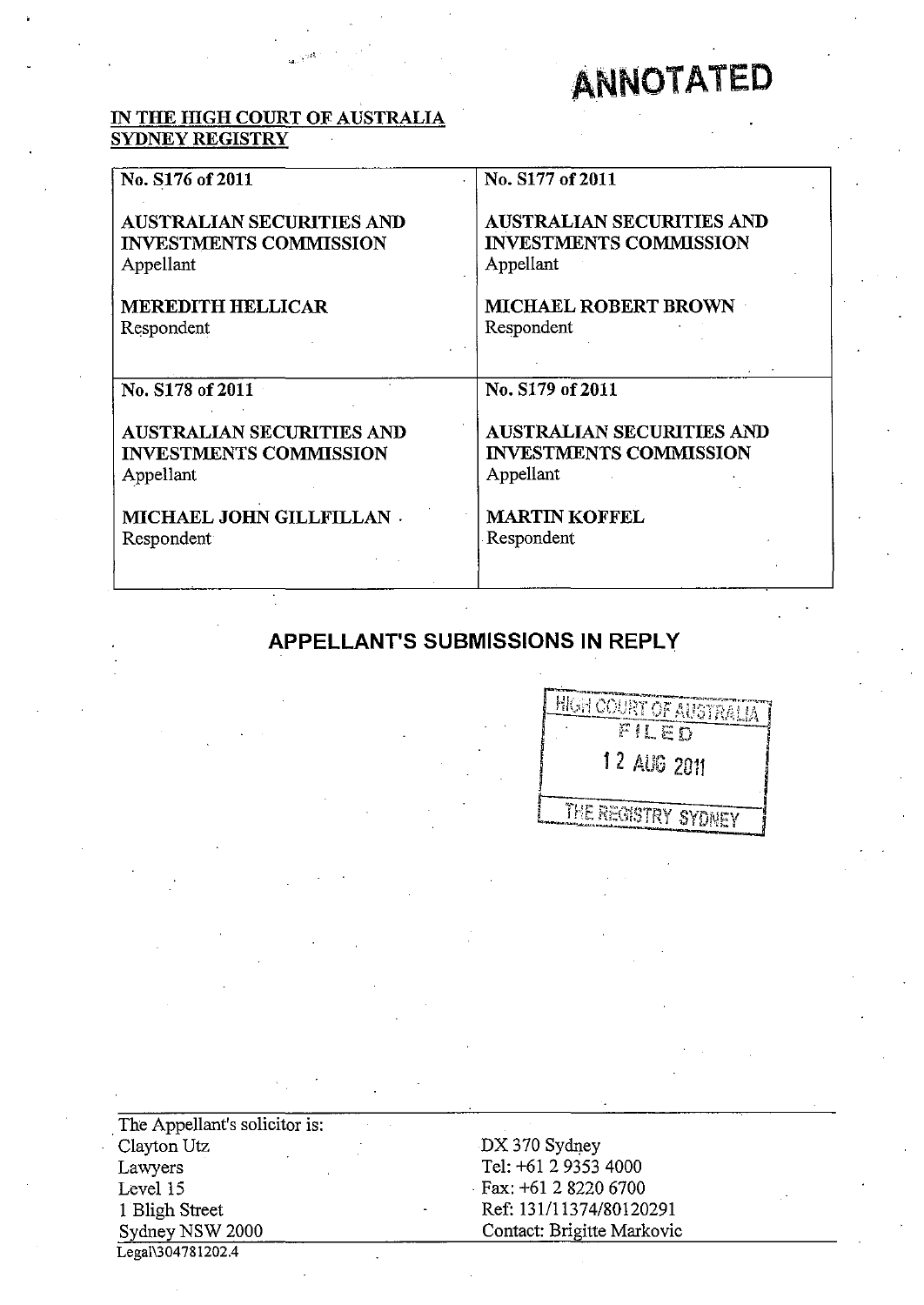- 1. These submissions are in a form suitable for publication on the Internet.
- 2. The respondents' case reduces to ASIC being obliged to call JHIL's solicitor, Mr Robb, to disprove their contention that their own minutes were incorrect in recording the approval of the Draft ASX Announcement. ASIC's reliance on the directors' own corporate record accords with the legislation and fair process. Its evidentiary case is not diminished by Mr Robb not giving evidence to the same effect as that record. In addition, the more the respondents contend that Mr Robb could not properly, and hence by inference did not, acquiesce in the approval of such a misleading statement, the more they underscore that his interests aligned with theirs. .

#### 10 *Blatch v Archer* - Abandonment of duty of fairness

- 3. The respondents, Ms Hellicar and Messrs Brown, Gillfillan and Koffel (Hellicar respondents), do not advance any submissions in support of the Court of Appeal's conclusion that ASIC owed an obligation of fairness which it breached in failing to call Mr Robb. Rather, they, and other respondents, submit that the Court of Appeal correctly applied *Blatch v Archer*<sup>1</sup> independently of any obligation of fairness in concluding that Mr Robb ought to have been called with negative evidentiary consequences for ASIC's case.<sup>2</sup> . More explicitly, they and other respondents submit that, even if the Court of Appeal did not take that approach, its conclusion that ASIC's case suffered evidentiary consequences by reason of the failure to call Mr Robb can be supported by an application of the principle 20 in *Blatch v Archer* independently of any obligation of fairness.<sup>3</sup> Finally, they eschew any reliance on the principle in *Jones v Dunkel* (1959) 101 CLR 298 and make no attempt to overturn the trial judge's undisturbed fmding that that principle did not assist the respondents.
- ·4. First, it is clear that the Court of Appeal did not invoke the principle in *Blatch* v *Archer*  independently of its view as to the existence of a duty of fairness. *Blatch* v *Archer* is first referred t6 by the Court immediately after the sentence in CA[729] *ABWhil136.23: "We go to the second of the questions, the consequences of breach of the obligation"* [of fairness: see CA[728] ABWhi/136.17]. The discussion which follows culminates in the statements at CA[753] *ABWhi/140.29* and CA[756] *ABWhi/141.18* concerning the 30 obligation of fairness. This is further addressed at [2]-[6] of ASIC's reply to Mr Terry's submissions.
- 5. Second, although the Court of Appeai found that ASIC would be expected to call Mr Robb, that finding was based on the Court's view that ASIC owed an obligation of fairness (CA[765]-[766] ABWhi/142.39-45). That is clear from the Court's treatment of ASIC's submission in support of the trial judge's conclusion that *Jones* v *Dunkel* did not apply because Mr Robb was not in ASIC's camp and had his own interests or those of AlIens. The Court of Appeal acknowledged that Mr Robb may have had such interests (CA[765] ABWhi/142.39) but held the present case was distinguished from ordinary adversary proceedings by reason of ASIC's obligation of fairness. For that reason, the Court of 40 Appeal found that ASIC would be expected to call Mr Robb (see CA[764]-[766], [775]- [776] ABWhi/142.27-45, 144.04-27).

<sup>&</sup>lt;sup>1</sup> [1774] EngR 2; (1774) 1 Cowp 63; (1774) 98 ER 969.

<sup>&</sup>lt;sup>2</sup> Submissions of Ms Hellicar and Messrs Brown, Gillfillan and Koffel (HS) at [2(b)], [19], [22(b)], [136], [152].  $3$  HS[34], [35], [153].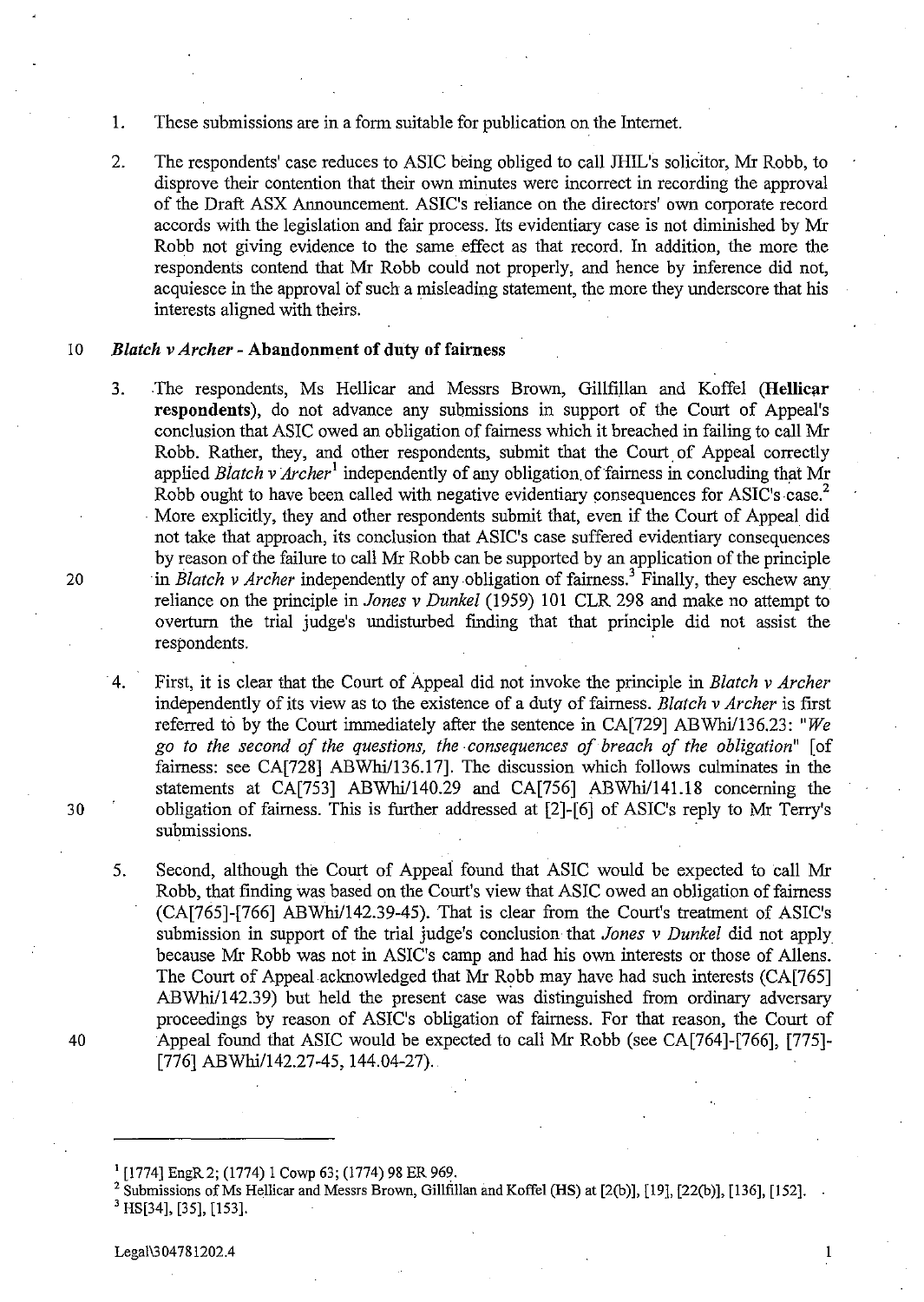- 6. Specifically, the Court of Appeal did not overturn the trial judge's refusal to draw a *Jones* v *Dunkel* inference (CA[244], [678], [765] ABWhi/54.44, 126.21, 142.39).<sup>4</sup> The trial judge's findings in that regard included a decision not to draw such an inference even if otherwise available (LJ[1143] ABRed2/711I), it being recognised that a Court has a discretion as to whether it should draw such an inference, and a finding that in any event none of Messrs Robb, Sweetrnan or Wilson was in ASIC's camp and would not have been expected to be called by ASIC (LJ[ll4l], [1143] ABRed21710U, 71H). Thus, the Court of Appeal did not determine that the trial judge's exercise of discretion not to draw a *Jones* v *Dunkel*  inference miscarried and did not determine that any of those witnesses was relevantly in ASIC's camp.
- 7. In support of the argument that *Blatch* v *Archer* applied independently of an obligation of fairness insofar as ASIC would be expected to call Mr Robb, the Hellicar respondents cite in support of the Court of Appeal's fmding that ASIC would be expected to call Mr Robb, but does not advert to the fact that that finding was premised on. the existence of an obligation of fairness (HS[136]).
- 8. Third, the respondents construct an argument which has as its end point *Jones* v *Dunkel*  inferences, but described as *Blatch* v *Archer* inferences, and with no challenge to the trial judge's undisturbed finding as to the application of *Jones* v *Dunkel.* That approach involves error. The principle in *Jones v Dunkel* draws upon *Blatch v Archer* and addresses the 20 circumstances in which the failure to call a particular witness entitles a Court to draw certain inferences.
- 9. Fourth, there is nothing in *Blatch* v *Archer* or in cases which have referred to it which warrants a conclusion that its principle applies to the present case. The respondents' argument reduces to this proposition. Notwithstanding ASIC tendered, as it was entitled to do, the respondents' own minutes (Mr Willcox's ownership thereof being evidenced by his scrutiny of the draft and failure to' raise any objection thereto) which involved the respondents themselves acknowledging they had approved the Draft ASX Announcement, . it is to be expected that ASIC would have called the other attendees, or some subset thereof, to prove that what the respondents' own minutes said was correct. To the extent 30 that statements in the cases refer to the drawing of inferences as to the failure to call evidence as being informed by "common sense", it may fairly be said that the respondents' argument, when reduced as it must be to the foregoing proposition, offends common sense.
- *10. Blatch* v *Archer* itself was a case in debt brought by Mr Archer against the sheriff, Mr Blatch, for an escape of Moody, arrested on behalf of the sheriff at the suit of Mr Blatch. The context of Lord Mansfield's statement of principle related to the issue of whether the plaintiff had proven that the arrest was legal, a precondition to the suit for escape. The maxim did not apply to require the plaintiff to call as a witness the person who physically undertook the arrest, the son of the sheriff's officer, to prove that he was under the supervision of his father. It was a case of a defendant attempting to rely on his own alleged 40 irregularity to defend the proceedings. In the present case, the respondents similarly rely on their own alleged irregularity, allegedly incorrect minutes, to warrant a conclusion that ASIC would be expected to call Mr Robb.
	- 11. Cases which refer to the *Blatch* v *Archer* principle identify circumstances additional to mere capacity to lead evidence. Thus, in the judgment of Mason CJ and Deane and Dawson JJ in *Weissensteiner* v *R* (1993) 178 CLR 217 it was said at the conclusion of a

10

<sup>&</sup>lt;sup>4</sup> As ASIC previously submitted in its submissions filed on 23 June 2011 (AS) at [28].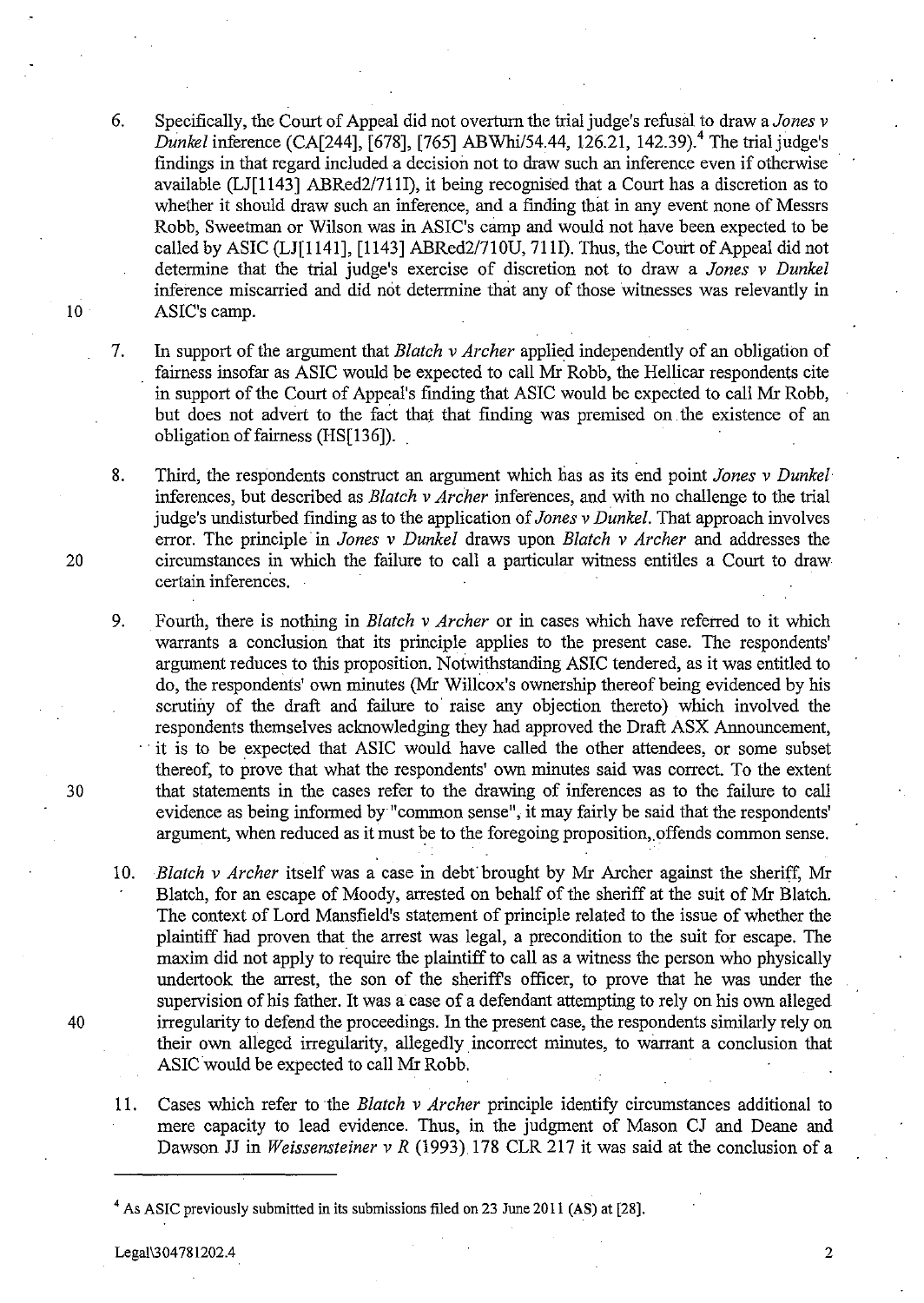passage of reasoning which commenced by reference t<) *Blatch* v *Archer* (at 228): *"Not every case calls for explanation or contradiction* in *the form of evidence from the accused.*  There may be no facts peculiarly within the accused's knowledge" (emphasis added). Similarly, the context in which Gleeson CJ considered *Blatch* v *Archer* in *Russo* v *Aiello*  (2003) 215 CLR 643 at [10] is informed by the observation: *"But when regard* is *had to the nature of the question about which satisfaction* is *required, which* is *a question concerning the reasons for the conduct of the claimant, and* is *a matter about which the claimant will ordinarily be the person best able. arid will often be the only person able. to* give *information, then a court would be likely to infer that such information as is made* 10 *available to it by a claimant (which may involve information* in *addition to that provided to the insurer)* is *all that a claimant can say by way of explanation of his or her conduct"*  (emphasis added). Those statements reflect. a correct understanding of *Blatch* v *Archer* as referring not to a mere capacity to lead evidence but a relative capacity, resulting in an expectation that the party with the peculiar capacity would call the evidence.

*12. Jones* v *Dunkel* reflects that understanding of *Blatch* v *Archer* in relation to the issue of a failure to call witnesses. If the *Jones* v *Dunkel* principles are not satisfied, and this Court is not invited to revisit that question, there is no scope for the application of *Blatch* v *Archer*  independently of *Jones* v *Dunkel.* It is implicit in the approach of the Court of Appeal that it took the same view. Its invocation of *Blatch* v *Archer* was only sought to be justified by 20 what it considered to be the additional circumstance of the alleged obligation of fairness. In the end, the Hellicar respondents are forced back to the same position to explain why ASIC was expected to call Mr Robb (cf  $HS[137]$ (c) and  $[142]$ ).

13. It cannot be said that whatever evidence any of Messrs Robb, Sweetman or Wilson could provide in relation to the events of the 15 February 2001 JHIL board meeting, was evidence peculiarly available to ASIC. ASIC did not have a peculiar capacity to provide evidence as to the events of that board meeting by comparison to the capacity of the respondents. On the contrary, the respondents were present at the board meeting (physically or by telephone). Further, in relation to Mr Robb, ASIC did not have a signed statement. The draft which it had was provided to the respondents. In relation to Mr 30 Sweetman and Mr Wilson, their sworn affidavits had been provided to the respondents. Any of those persons could have been called as a witness by the respondents. *Blatch* v *Archer* has no application to the failure to call Messrs Robb, Sweetman or Wilson.

# **Misstatement of Court of Appeal reasoning**

14. The respondents' submissions, especially at HS[20], misstate the Court of Appeal's reasoning.<sup>5</sup> Contrary to HS[20] the Court of Appeal did not reverse the trial judge's finding that copies of the Draft ASX Announcement were distributed at the meeting at either CA[384] ABWhi/78.29 or CA[789] ABWhil146.26 (see AS[128]). Further, the Court of Appeal considered that the post-meeting conduct and changes to the draft announcement and conduct of management "*detract[ed]*" from the inference of board approval rather than 40 being *"strongly inconsistent"* therewith (CA[320] ABWhi/68.22; cf HS[20(c)]). The correlation between Mr Brown's evidence and the content of the Draft ASX Announcement was weak rather than *"could not be sustained'* (CA[420] ABWhi/85.49; cf [HS20(e)]). The Court of Appeal did not conclude that the minutes *"did not detract"* from the (misstated) conclusions in HS[20]. Instead, the Court concluded that, while they were a

 $<sup>5</sup>$  HS[4]-[19] contain a series of argumentative propositions concerning the manner in which the case was presented</sup> at trial, the subject of findings by the trial judge and then presented on appea\. This was addressed at AS[6]-[19] and the relevant parts of the trial judge's reasoning are addressed below.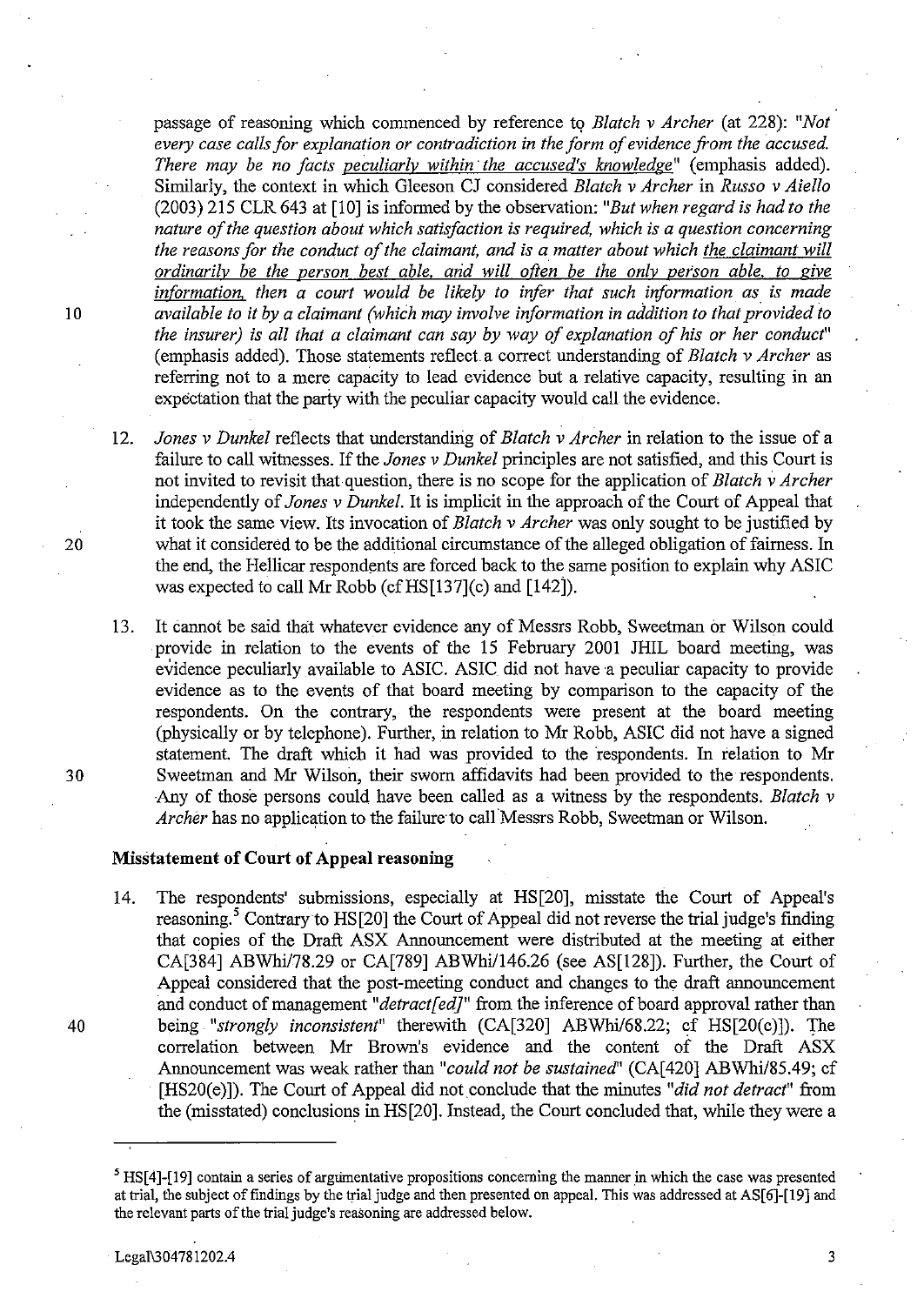significant matter in ASIC's case, their reliability and weight were "very much open to *question"* (CA[497] ABWhi/98.38; AS[83]; cf HS[20(g)]. Each of these matters is addressed in AS<sup>6</sup>

15. Contrary to HS[20(f)], the Court did not draw comfort for its *"conclusions"* on these topics from the failure of ASIC to call Mr Robb and the Court's fmdings on these topics did not lead it to overturn the trial judge's approval finding. The critical factor that led to that result was the failure to call Mr Robb in circumstances where ASIC was found to be under an *"obligation offairness"* to call him (see CA[760], [775]-[777] ABWhil141.37, 144.D1-31).

## Chronology of key events (HS[36]-[S4])

10 16. Under this heading the respondents purport to address a number of key events "by *reference to the documentary records"* (HS[36]). What is set out are some findings but mostly argument arid speculation that go well beyond any finding or reasoning of the trial judge or the Court of Appeal or anything embraced by the notices of contention or the evidence (eg HS[39(b)], [39(c)], [40(d)], [43], [45], [47] and [52]}. For example, HS[43] appears to seek a finding that the document Mr Baxter took with him to the board meeting was the 9.35am draft announcement, a contention that was rejected by the trial judge (LJ[220] ABRed2/467D) and the Court of Appeal (CA[383] ABWhil78.20) and not part of any notice of contention. HS[45] asserts that the board simply approved the establishment of the MRCF, and did not make resolutions on various steps, a scenario not the subject of 20 any finding. HS[47] positively asserts that no notes were taken of the board meeting, but the company secretary (Mr Shafron) attended and later sent by email amended draft minutes. As he did not enter the witness box, it is not known whether there were such notes. HS[44(d)] asserts that slide 17 *"recorded the resolutions recommended to the directors".* It does not *(ABBlu512214).* Instead, it states that the *"Resolutions are recommended to directors",* without specifying what they were. The critical findings and background are set out at AS[6]-[19] and otherwise in ASIC's amended chronology.

# Rejection of the evidence of the non-executive directors

- 17. The respondents seek to support the Court of Appeal's findings by invoking the evidence of those non-executive directors who entered the witness box and assert that the Court of 30 Appeal acted on their evidence (HS[66], [76]-[81], [98]-[99]<sup>7</sup>).
	- 18. To the extent that the evidence of any of the non-executive directors who gave evidence differed from his Honour's findings in relation to the Draft ASX Announcement, his Honour rejected. that evidence as not being reliable *("mistaken":* LJ[222], [228] ABRed2/467P, 469D), but did not consider it necessary to go further and make more severe findings at that point *("For present purposes":* LJ[222]; *"at this stage":* LJ[228]). However, later in that part of the judgment dealing with the Scheme of Arrangement issue (LJ[791], [811],  $[854]$  ABRed2/617K, 622K, 633S),<sup>8</sup> the trial judge made it clear that he

<sup>&</sup>lt;sup>6</sup> The relevant findings of the Court of Appeal are set out at AS[11], the structure of Part 4 of the Court's judgment is described in AS[78]-[79] and the Court's reasoning on each of the matters tending for and against the overturning of the approval finding is set out at AS[13]-[16] (communication strategy), AS[89] (absence of pre-meeting vetting and the making of post-meeting changes), AS[IIZ]-[113] (correlation), AS[89] (minutes) and AS[Z8]-[3Z]).

 $^7$  And at HS[100]-[102] in relation to Mr Morley, which is addressed at [25]-[28] of ASIC's reply to Mr O'Brien's **submissions. ,** 

<sup>[791] &</sup>quot;While I approach with caution the evidence of the non-executive directors who gave evidence for reasons discussed in relation to subsequent events and credit issues ..."; [811] "While I maintain my scepticism with respect *to the evidence of the non-executive directors who gave evidence* ..."; [854] "I have not lost my scepticism with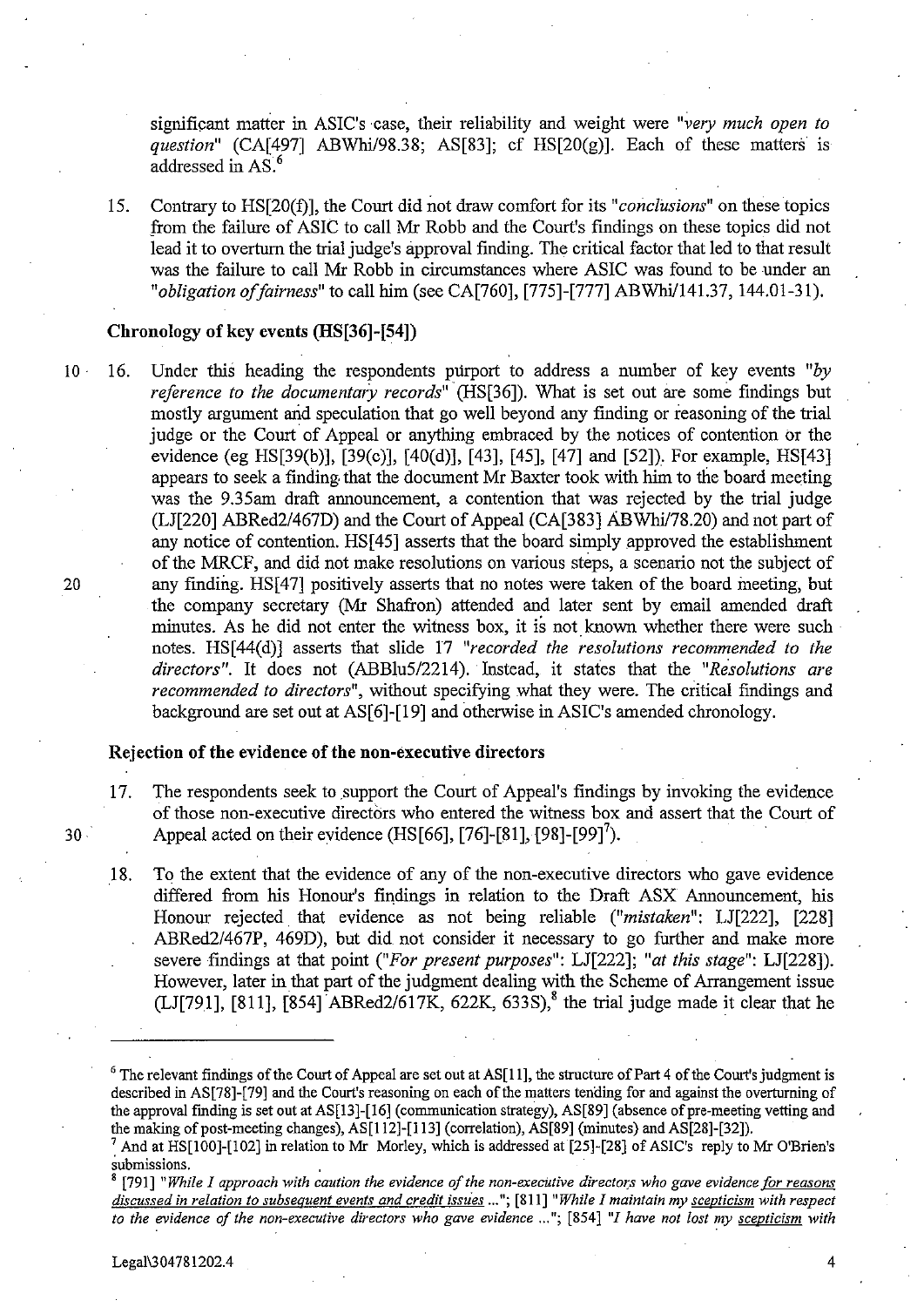did not consider them to be reliable witnesses for the reasons discussed at LJ[1148]-[1255] ABRed2/712J-734K.

19. In those paragraphs, his Honour catalogued various issues which were raised with each of these witnesses<sup>9</sup> and which he regarded as warranting comment if the tabled and approved findings were wrong. Yet no comment was forthcoming, namely the distribution to them of the Final ASX Announcement, the follow up telephone conference, the 23 February 2001 ASX Announcement, the minutes and the declarations provided to JHINV. His Honour also made a number of adverse findings conceming Ms Hellicar (LJ[1238]-[1251] ABRed2/730C-733R), including that she *''feigned''* shock in part of her cross-examination 10 (LJ[1244] ABRed2/731S). The trial judge concluded that she was a *"most unsatisfactory witness*" (LJ[1251] ABRed2/7330). His Honour noted a particular misgiving with the evidence of Mr Koffel (LJ[1252]-[1254] ABRed2/733T-734G) and concluded (at LJ[1255] ABRed2/734I) that *"{tJhere were not nearly so many attacks on the credit of the other nonexecutive directors"* which his Honour did not catalogue (nor resolve).

20.' This adverse assessment of the reliability of the evidence of the non-executive directors was based upon the advantages his Honour enjoyed as trial judge in· assessing their reliability. His Honour had the opportunity to observe each of the non-executive directors give evidence over a significant period<sup>10</sup>, and to hear and consider the explanations they gave both as to what occurred during the meeting and as to the documents they received in 20 the period after the meeting. In that process the *"subtle influence of demeanour"* still played a significant role *(Abalos* v *Australian Postal Corporation* (1990) 17l CLR 167 at 179). Insofar as Ms Hellicar was concerned, the trial judge expressly addressed her demeanour (LJ[1238]-[1251] ABRed2/730C-733S).

21. It follows that the trial judge's rejection of the evidence of the non-executive directors on tabling and approval could only be overtnrned based on the principles discussed in *Fox* v *Percy* (2003) 214 CLR 118 and, even if successful, could only have led to a new trial as a number of ASIC's submissions attacking their credit remained unresolved (LJ[1255] ABRed2/734I). None of the respondents' grounds of appeal or submissions before the Court of Appeal sought to invoke those principles.<sup>11</sup> In these circumstances, the Court of 30 Appeal could not have, and did not, purport to accept their evidence. The Court of Appeal noted the constraints on its appellate review and, although it noted their evidence in part, made no express findings based on it (see CA[251]-[271] ABWhi/56.13-59.35).

# Aspects of Mr Baxter's evidence (HS[S6]-[S7])

22. The second sentence of HS[56] asserts that the evidence of Mr Baxter that he usually took sufficient copies of an ASX announcement for every attendee did not survive crossexamination, citing CA[310] *ABWhi/66.48* and LJ[135] *ABRed2/445I.* Neither of those findings supports that proposition. LJ[220] *ABRed2/467D* is directly to the contrary, and CA[383] ABWhi/78.20 is consistent with his practice in that the Court of Appeal found that he provided copies to Messrs Robb and Cameron. HS[57] compounds this by 40 attempting to create scenarios by which Mr Baxter took an announcement to the meeting but did not distribute it, including that he *"would likely be exposed to questioning as to why* 

*respect to the evidence of the non-executive directors who gave evidence* ... " (emphasis added).

 $^2$  Noting that a specific matter was not raised with Mr Willcox: LJ[1189] ABRed2/720G.

<sup>10</sup> Mr Morley: 4 days; Mr Brown: 5 days, Mr Gillfillan: 4 days; Ms Hellicar: 6 days, Mr Koffel: 3 days; Mr Willcox: 3 days.

Mr O'Brien's grounds of appeal complained that the trial judge did not give proper reasons for rejecting their evidence (ABRed3/938O). This ground of appeal supported his claim for a new trial (ABRed3/940X).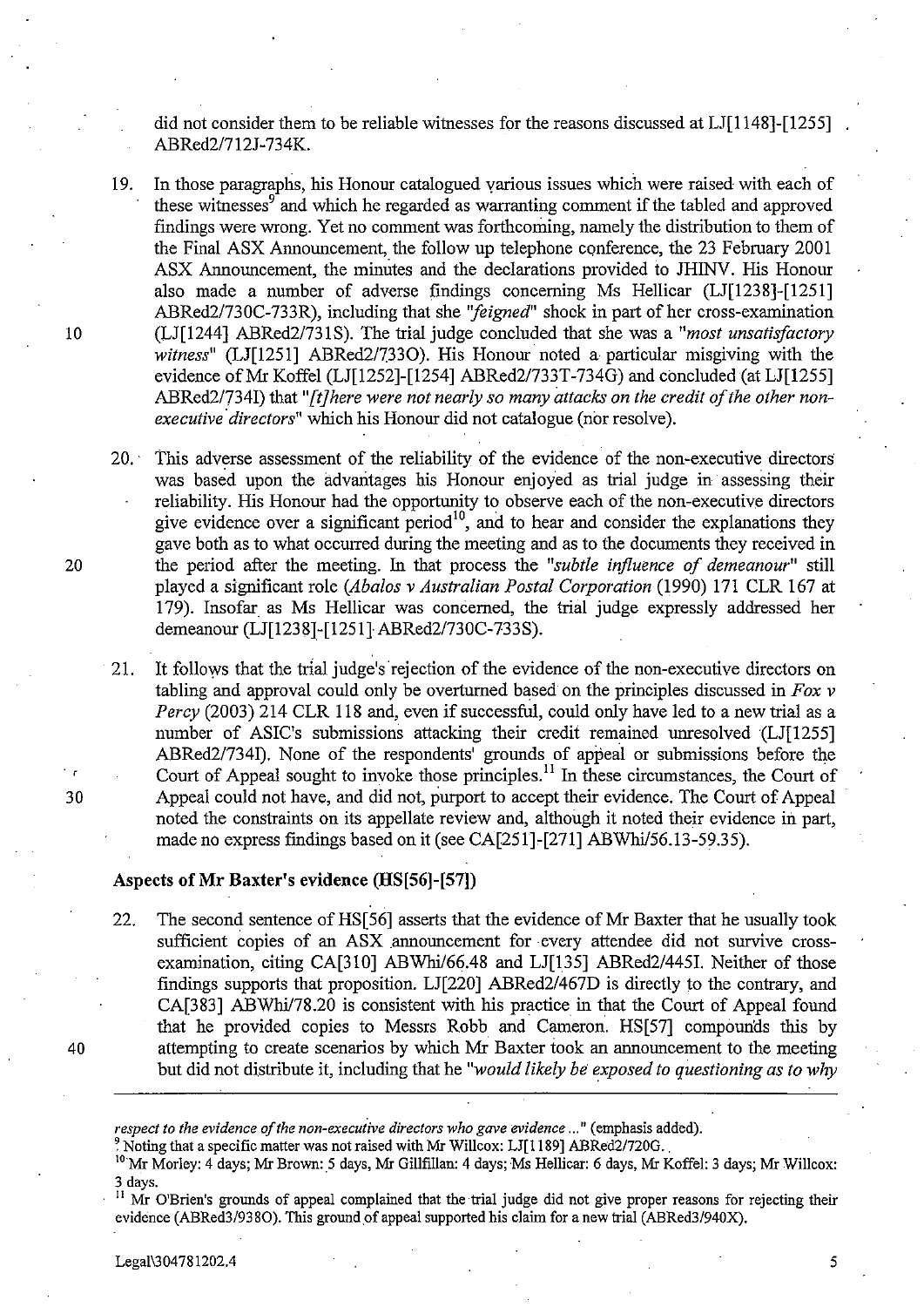it was still in such an immature state". This was not put to him, it is contradicted by the terms of his 7.24am email (ABBlu5/2085) which refers to him taking the version attached to the meeting, by his uncontested evidence as to the importance of the announcement<sup>12</sup> and by the fact it was to be and was released the following day.

#### **Minutes (HS[39], [52], [53], [60]-[72], [82]-[83])**

- 23. ASIC addressed the minutes at AS[80]-[91] and at [2]-[17] of its reply to Mr O'Brien's submissions. In addition it notes the following. First, HS[60]-[6l] misstate the submission at AS[84]. Although the preconditions to the statutory presumption in s 2S1A(I) of the *Corporations Act 2001* (Cth) were not established, the requirements in s 2SlA(1) that 10 minutes be kept of the *''proceedings and resolutions"* of directors of .JHIL with penal consequences for non-compliance is a significant matter in assessing their importance as a company record. It can be expected this would have been understood by at least Messrs Shafron and Robb who both had legal training.<sup>13</sup>
	- 24. Second, contrary to HS[65] (and HS[39]), the fact that drafts of the minutes were prepared in advance of the meeting and then amended after the meeting reinforces the accuracy of the Draft ASX Announcement Resolution. This is addressed at [3]-[10] of ASIC's reply to Mr O'Brien's submissions.
- 2S. Third, the submission at HS[66]-[67] concerning the errors in the minutes (including the asserted error in relation to the *"tabling"* of the announcement) is addressed at AS[88]-[89] 20 and at [2]-[17] (esp at [7]) of ASIC's reply to Mr O'Brien's submissions.
	- 26. Fourth, HS[68] seeks to disavow any suggestion that the respondents' *"case"* involved Mr Robb "knowingly or negligently allow[ing]" false minutes to be circulated. However, given his involvement in their preparation as outlined at  $AS[81(a)]$ ,  $[81(c)]$ ,  $[85(a)]$  and CA $[481]$ ABWhi/95.07<sup>14</sup> that is the necessary consequence of an acceptance of their "case". The submission in HS[69] is addressed at [17] of ASIC's reply to Mr Willcox's submissions.
	- 27. Fifth, the evidence of Mr Morley in relation to the minutes is addressed at AS[91] and at [25] of ASIC's reply to Mr O'Brien's submissions (cf HS[70]). Nothing in HS[70] contradicts the submission made at AS[91] concerning the error of the Court of Appeal at CA[485] ABWhi/96.16 in criticising LJ[1199] ABRed2/722I.
- 30 28. Sixth, HS[82]-[83] address the evidence of the respondents in adopting the minutes. That evidence is addressed at [13]-[15] of ASIC's reply to the submissions of Mr Willcox.

#### **BIL production (HS[73]-[74])**

29. This is addressed at AS[127]-[136] and at [18]-[20] of ASIC's reply to Mr Terry's submissions.

#### **Evidence** of Messrs **Brown and Koffel (HS[84]-[96])**

30. ASIC addresses the evidence of·Messrs Brown and Koffel at AS[1l0]-[126]. The respondents do not engage with the points raised at AS[1IS]-[117] and [118]-[123]. They

<sup>&</sup>lt;sup>12</sup> Baxter affidavit at [112] ABBlu10/4615M.

<sup>13</sup> Further, the comments of Young CJ in Eq in *Cordina Chicken Farms Ply Ltd* v *Poultry Meat Industry Committee*  [2004] NSWSC 197 at [28] addressed at HS[63] are addressed at [18] of ASIC's reply to Mr Willcox's submissions. <sup>14</sup> ie that on 30 March 2001 Mr Shafron sent Robb an email attaching a revised draft of the minutes (ABBlu7/2830-2838).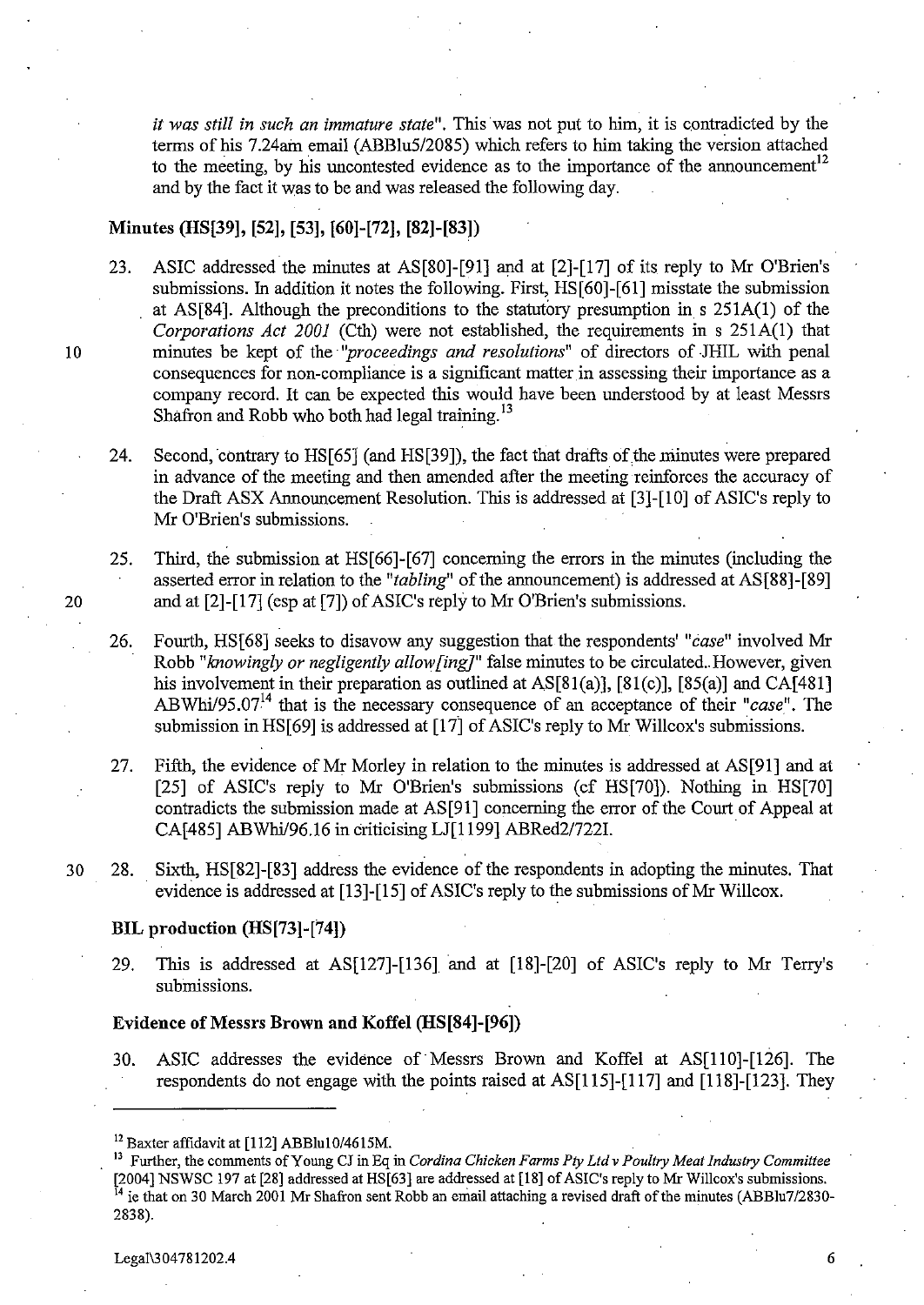do not identify any submission to the trial judge that the slide presentation was the source of the statements accepted by Mr Brown as likely to have been made. Otherwise ASIC notes the following.

31. First, the distinct advantages enjoyed by the trial judge in considering this evidence are addressed at AS $[114]$  and  $[125]$  (cf HS $[86]$ ).

32. Second, the passages from Mr Brown's cross-examination cited at HS[87] do not rebut ASIC's proposition (AS[117]) that Mr Brown had an actual recollection of the effect of what he was told, even if he could not recall the specific words stated. The first two references merely involve him stating that he did not have an *"explicit recollection"* of who 10 spoke (and not what was spoken).<sup>15</sup> The next two references concern his not recalling the  $\alpha$  exact form of any document from which the message was sourced.<sup>16</sup> The fifth reference involves him not specifically recalling being advised in a board paper (not the board meeting) that work was being done on an announcement.<sup>17</sup> The sixth reference involves Mr Brown accepting that the words to the effect put to him by the questioner were spoken, but that he could not *"specifically recall*" the precise words spoken.<sup>18</sup> This is exemplified by the seventh and eighth references which are part of the same passage and partially extracted in HS[87]. A consideration of that answer and the next one<sup>19</sup> reveals that Mr Brown's attention was drawn to the fact that he was being asked about likelihoods, not possibilities. Consistent with his other answers, he recalled the effect of what was said but 20 not the specific or exact words.

33. Third, once the Court of Appeal's analysis of Mr Brown's evidence is accepted as erroneous, that part of its reasoning noted at HS[94] (ie CA[427] ABWhi/87.1S) falls away for the same reasons. In any event, the correlation that the trial judge found between these statements and the terms of the Draft ASX Almouncement provide further support for a finding of approval based on the minutes and rebut the contention that the various other matters negate or detract from such a finding.

34. Fourth, HS[96] repeats the overstatement by.the Court of Appeal of the extent of the trial judge's reliance on Mr Koffel's evidence (see AS[126]).

#### Evidence of Mr Willcox and Mr Morley (HS[97]-[103])

30 3S. Like the other non-executive directors, Mr Willcox's evidence was rejected by the trial judge, and not resurrected by the Court of Appeal (see [17]-[21] above and [29]-[31] of ASIC's reply to Mr O'Brien's submissions). Mr Morley's evidence is addressed at [2S]-[28] of ASIC's reply to Mr O'Brien's submissions.

#### Draft release a *"work in progress"* (HS[lOS]-[132])

36. These matters are addressed at AS[92]-[109]. ASIC makes the following further points. First, at 8.0Sam on IS February 2001 Mr Robb's email to Mr Shafron stating *"Revised* 

<sup>&</sup>lt;sup>15</sup> T2057/39-42 ABBla3/1338T-V; T2058/1-4 ABBla3/1339B-D.

<sup>16</sup> 12060118-23 ABBla31134U-M; 12060/32-38 ABBla3/1341Q-T.

<sup>&</sup>lt;sup>17</sup> T2063/17-22 ABBla3/1344J-L.

<sup>&</sup>lt;sup>18</sup> T2070/17-23 ABBla3/1351K-M: "... *that to the effect that words along those lines were spoken - I don't* specifically recall - *but it would be in the context that the board understood* ...".

<sup>1912072/5-2072/8</sup> ABBla3/1353D-1353F: "Q. *"Likely" is the word. A. Likely. And I think there would have been a discussion of certainty and* - *but I cant' be explicit as to the exact way in which it was used'* (emphasis added).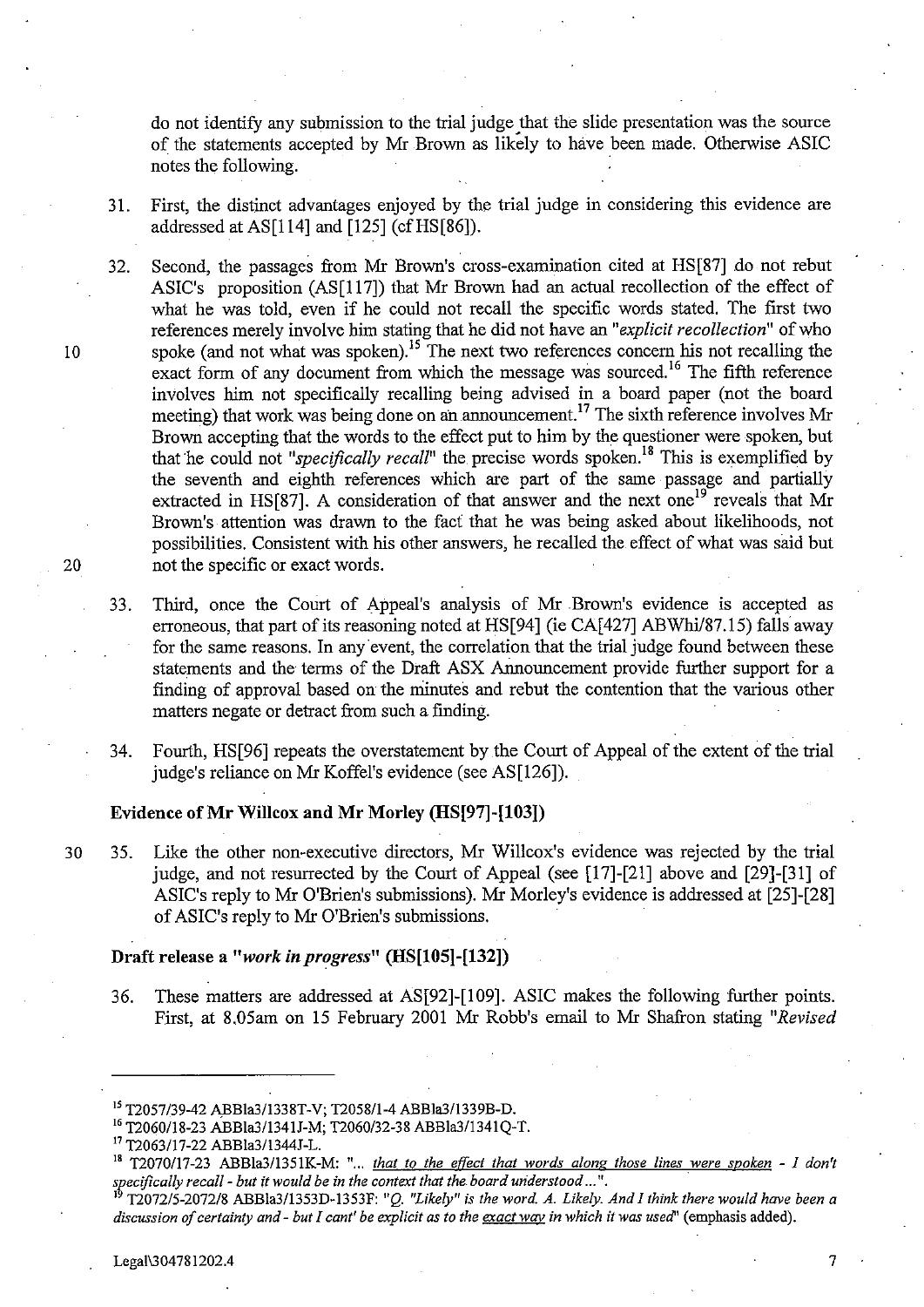*minutes for your review*<sup>120</sup> was preceded by an earlier email on the morning of 14 February  $2001^{21}$  with a copy of the first draft.<sup>22</sup> Mr Robb was aware of the content of the minutes (cf HS[111]).

37. Second, nothing in HS[113]-[118] negates the submission made at AS[94] in relation to the procedure for post-meeting changes. Mr Baxter's evidence is summarised at CA[333] *ABWhi/69.25 (and not CA[334] ABWhi/69.33 as stated at HS[114]); HS[114(a) and (b)]* refer to pre-meeting procedures. HS[114(c)] misstates Mr Baxter's evidence<sup>23</sup> and the evidence referred to at HS[1l4(c) and (d)] does not contradict the procedure.

38. Third, contrary to HS[l16], Mr Harman's evidence did not rebut the existence of this 10 procedure. Mr Harman was JHIL's financial controller.<sup>24</sup> Mr Baxter was the executive responsible for announcements. As to Mr Willcox's evidence, that has been addressed above. His evidence of board processes was not inconsistent with the procedure. Whether that procedure was in fact complied with In the urgent circumstances on 15 February 2001, beyond obtaining Mr Macdonald's approval, is not known and does not matter.

39. Fourth, Mr Baxter's evidence was that significant non-financial announcements were dealt with at board level<sup>23</sup> and that he regarded this announcement as "*a very important matter within my area 0/ responsibility,,26* (cfHS[1l7]).

40. Fifth, the subsequent conduct of Messrs Harman, Shafron and the evidence of Mr Motley does not assist the respondents (cf HS[122]-[125]). The position of Mr Harman is 20 addressed at AS[99] and at [22] of ASIC's reply to Mr O'Brien's submissions. The position of Mr Shafron is addressed at AS[98]. No attempt is made to reconcile this characterisation of Mr Shafron's conduct with his role in the drafting, amendment and approval of the minutes. The evidence of Mr Morley referred to at HS[125] is addressed at [9] of ASIC's reply to Mr Shafron's submissions.

41. Sixth, HS[131] misstates the point made in AS[107]. Messrs Cameron and Robb were entitled to and clearly did rely upon Mr Macdonald's statement about the lack of significance of the missing claims data at least to the claim that the MRCF was *''folly funded*". The terms of the conversation as recounted in Mr Cameron's statement to the Jackson Inquiry support this<sup>27</sup> and no change was made to that claim in the Final ASX 30 Announcement. The Draft ASX Announcement was not substantially altered by Allens' annotations in contradiction of the respondents' contention that it was not approved because Messrs Cameron and Robb would have objected (cf HS[131]).

## **US respondents' notices of contention (HS[lS4]-[171])**

42. There are a number of circumstances relevant to the respondents' contention that, even if the board passed the Draft ASX Announcement Resolution, Messrs Gillfillan and Koffel

<sup>21</sup> ABBlu5/1928-1935; the fourth version referred to in Mr O'Brien's submissions at [17].

22 ABB lu411824-1 829.

<sup>25</sup> Baxter affidavit at [11] ABBlu10/4596N.

<sup>&</sup>lt;sup>20</sup> ABBlu5/2102-2111; the fifth version referred to in Mr O'Brien's submissions at [18].

<sup>&</sup>lt;sup>23</sup> In the passage at *T801/23-802/7* ABBla1/409M-410E Mr Baxter said that the changes made needed the approval of Mr Macdonald and discussion with others and that he was not sure whether the terms of the press release were *"set in stone"* (at line 40). He agreed that he *"couldn't have run that going behind the back of the directors,* if *they had set in stone the terms of the resolution" (T802/3* ABBlaI/410C).

<sup>&</sup>lt;sup>24</sup> His evidence is addressed at AS[99] and at  $[22]$  of ASIC's reply to Mr O'Brien's submissions.

 $26$  Baxter affidavit at  $[112]$  ABBlu10/4615M.

<sup>27</sup> ABBlu9/4247V-4248Q.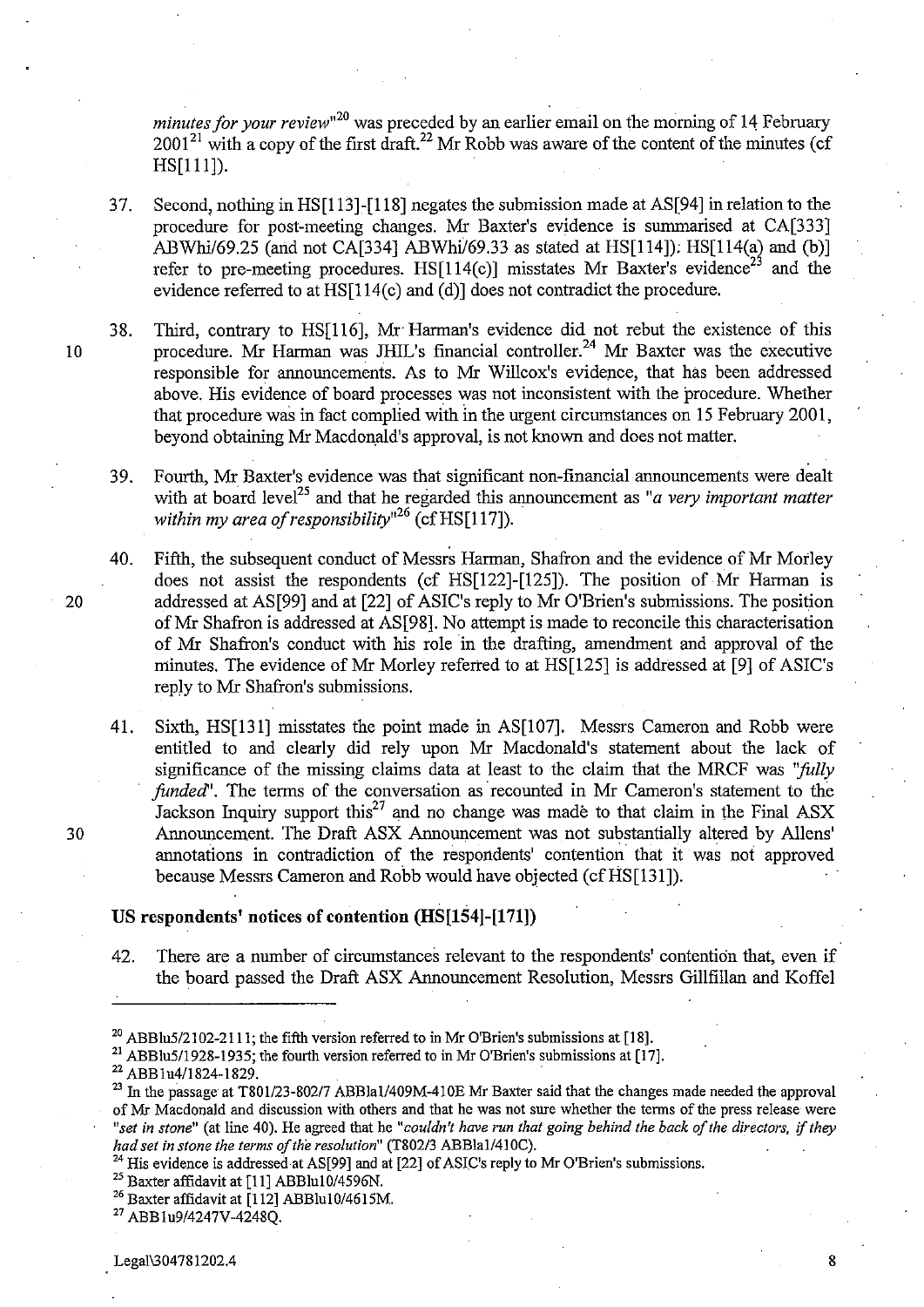either did not vote in favour of the resolution or did not breach ss 180(1) of the *Corporations Act.* First, each of Messrs Gillfillan and Koffel (and the rest of the board) approved the minutes of the meeting of 15 February 2001 containing the Draft ASX . Announcement Resolution without any amendment limiting or qualifying their role in approving the announcement. Second, as found by the trial judge (LJ[234] ABRed2/470M) and the Court of Appeal (CA[240] ABWhi/54.01), the practice of the board in relation to resolutions was that the chairman summarised a position and, absent voiced opposition by any director, that was taken as a unanimous resolution by the board. Both Mr Gillfillan and Mr Koffel specifically accepted that silence in response to a statement of consensus by the 10 chairman constituted approval of a resolution.<sup>28</sup> Third, the board was forewarned in the board papers for the January 2001 board meeting that an announcement of the formation of the MRCF would be made after the February meeting if the proposal was accepted (LJ[225] *ABRed2/468K;* CA[84] ABWhil22.09; *ABBlu3/12970).* This was repeated in the board papers for the February 2001 board meeting (LJ[92] *ABRed2/424R;* CA[104] ABWhi/26.14); ABB1u4/1597G). Fourth, as found by the trial judge, the formation of the MRCF and the separation of Coy and J sekarb from JHIL were *"potentially explosive steps"* (LJ[333] *ABRed2/499N)* and the Draft ASX Announcement was a *"key statement in relation to a highly significant restructure of the James Hardie group"* (LJ[260] ABRed2/479W). As found by the Court of Appeal, the board was aware of the importance 20 . of communication to stakeholders of sufficiency of funding of any separation proposal (CA[59]-[61] ABWhi/16.27-17.20). Fifth, in cross-examination each of Messrs Gillfillan and Koffel accepted that they understood that JHIL proposed to issue an announcement which addressed the sufficiency of funding if the meeting of the board decided to approve the separation proposal.<sup>29</sup> Sixth, they each accepted that they could have heard a discussion during the meeting of the fact that there would be an announcement about separation.<sup>30</sup>

43. In the event ASIC restores the approval finding then, together with the undisturbed findings of the trial judge, that would necessarily entail·: (i) the Draft ASX Announcement being distributed to the board members physically present; (ii) there being a discussion about the document sufficient to bring it to the point of the chairman proposing a 30 resolution in the usual manner; and (iii) the chairman then making that proposal. Mr Brown's exchange with Mr Macdonald concerned the promulgation by the company of messages of sufficiency of funding (CA[866] ABWhi/163.27).<sup>31</sup> Without any consideration of the "*correlation*" evidence of Mr Brown, this is sufficient for Messrs Koffel's and Gillfillan's attention to have been brought to the fact that the board was being asked to approve a highly important statement on asbestos separation and funding. In accordance with the accepted procedure for proposing resolutions, their silence, viewed objectively, amounted to their joining iri the resolution. The subsequent approval of the minutes by the board confirms it considered it in that way. This would be more than sufficient to satisfy the premises underlying the Court of Appeal's conclusions at CA[855]- 40 [856] ABWhi/161.32-47 (cf HS[157]).

44. This conclusion is only strengthened if, for the reasons submitted at AS[1l0]-[126] and above, the trial judge's correlation fmdings concerning Mr Brown's evidence is restored.

<sup>28</sup> Gillfillan at T2392/7-36 ABBla41l658E-S; Koffel at T3316/4-18 ABBla5/2523C-I.

<sup>&</sup>lt;sup>29</sup> Koffel at T3409/19-34 ABB1a6/2614/K-R; Gillfillan at T2566/29-41 ABB1a4/1824O-U and T2611/38-42 ABBla41l869S-U.

<sup>30</sup> Gillftllan at T2612/7-11 ABBla41l870E-G; T2624/42\_2625/10 ABBla4/1882U-1883G; Koffel at T3409/36-40 ABBla6/2614S-U and T3410/43-46; ABBla6/261SV-X.

<sup>&</sup>lt;sup>31</sup> LJ[149] ABRed2/449B. In cross-examination, Mr Brown stated that he understood Mr Macdonald's comments to **be a reference to the** *"press release statements and the statements that would go to the other interested stakeholders"*  (T2046/18-20 ABBla3/1328K).